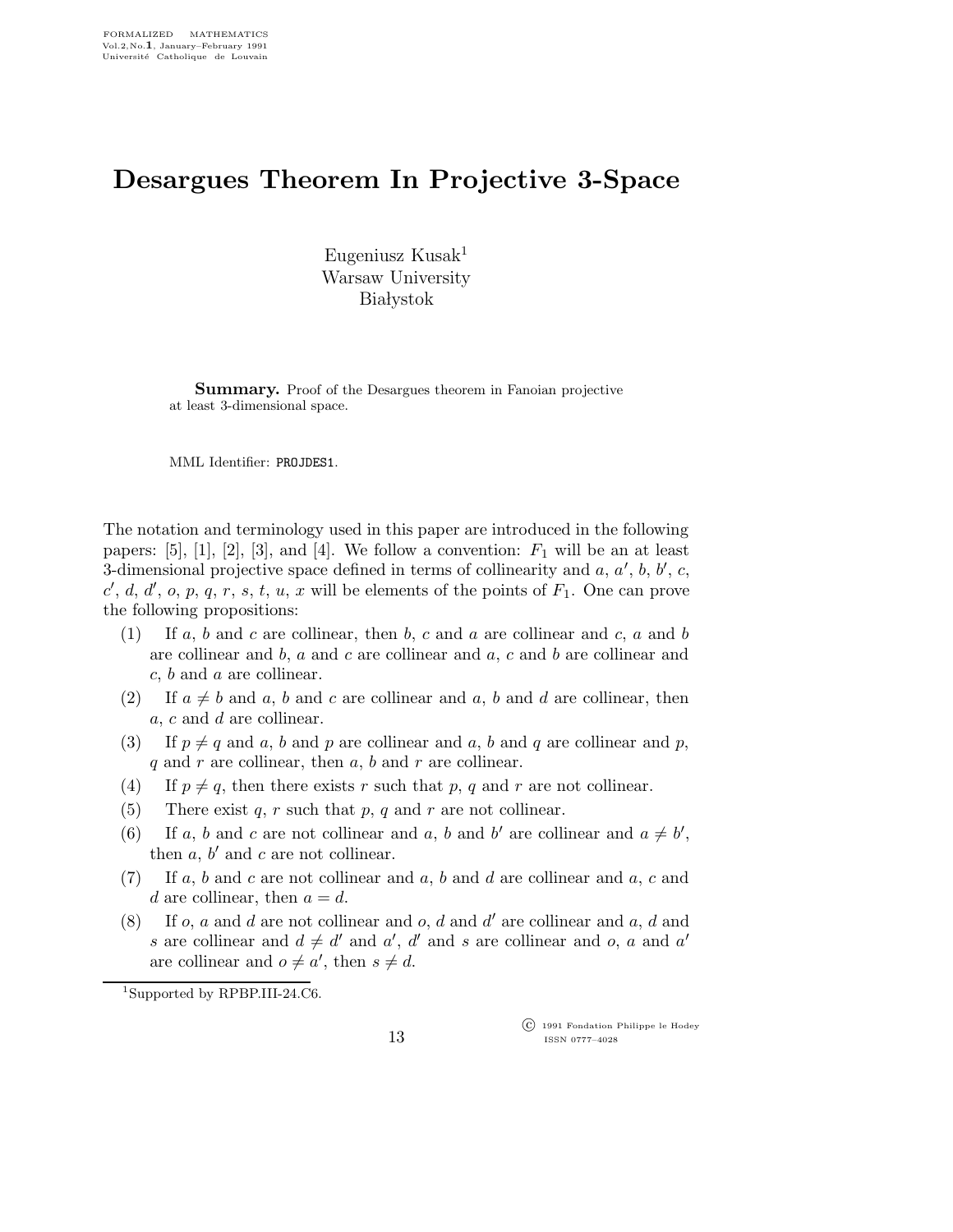Let us consider  $F_1$ ,  $a, b, c, d$ . We say that  $a, b, c, d$  are coplanar if and only if:

(Def.1) there exists an element x of the points of  $F_1$  such that  $a, b$  and x are collinear and  $c, d$  and  $x$  are collinear.

One can prove the following propositions:

- $(10)^2$  If a, b and c are collinear or b, c and d are collinear or c, d and a are collinear or  $d$ ,  $a$  and  $b$  are collinear, then  $a$ ,  $b$ ,  $c$ ,  $d$  are coplanar.
- (11) Suppose a, b, c, d are coplanar. Then b, c, d, a are coplanar and c, d,  $a, b$  are coplanar and  $d, a, b, c$  are coplanar and  $b, a, c, d$  are coplanar and c, b, d, a are coplanar and d, c, a, b are coplanar and a, d, b, c are coplanar and  $a, c, d, b$  are coplanar and  $b, d, a, c$  are coplanar and  $c, a,$ b, d are coplanar and d, b, c, a are coplanar and c, a, d, b are coplanar and  $d, b, a, c$  are coplanar and  $a, c, b, d$  are coplanar and  $b, d, c, a$  are coplanar and  $a, b, d, c$  are coplanar and  $a, d, c, b$  are coplanar and  $b, c, d$ a, d are coplanar and b, a, d, c are coplanar and c, b, a, d are coplanar and  $c, d, b, a$  are coplanar and  $d, a, c, b$  are coplanar and  $d, c, b, a$  are coplanar.
- $(12)$  If a, b and c are not collinear and a, b, c, p are coplanar and a, b, c, q are coplanar and  $a, b, c, r$  are coplanar and  $a, b, c, s$  are coplanar, then p, q, r, s are coplanar.
- (13) If p, q and r are not collinear and a, b, c, p are coplanar and a, b, c, r are coplanar and  $a, b, c, q$  are coplanar and  $p, q, r, s$  are coplanar, then a, b, c, s are coplanar.
- (14) If  $p \neq q$  and p, q and r are collinear and a, b, c, p are coplanar and a,  $b, c, q$  are coplanar, then  $a, b, c, r$  are coplanar.
- $(15)$  If a, b and c are not collinear and a, b, c, p are coplanar and a, b, c, q are coplanar and  $a, b, c, r$  are coplanar and  $a, b, c, s$  are coplanar, then there exists x such that p, q and x are collinear and r, s and x are collinear.
- (16) There exist  $a, b, c, d$  such that  $a, b, c, d$  are not coplanar.
- (17) If p, q and r are not collinear, then there exists s such that p, q, r, s are not coplanar.
- (18) If  $a = b$  or  $a = c$  or  $b = c$  or  $a = d$  or  $b = d$  or  $d = c$ , then a, b, c, d are coplanar.
- (19) If a, b, c, o are not coplanar and o, a and a' are collinear and  $a \neq a'$ , then  $\overline{a}$ ,  $\overline{b}$ ,  $\overline{c}$ ,  $\overline{a}'$  are not coplanar.
- (20) Suppose that
	- (i)  $a, b$  and c are not collinear,
	- $(ii)$  $\ell$ ,  $b'$  and  $c'$  are not collinear,
	- (iii)  $a, b, c, p$  are coplanar,
	- (iv)  $a, b, c, q$  are coplanar,
	- $(v)$  a, b, c, r are coplanar,

 $2$ The proposition  $(9)$  was either repeated or obvious.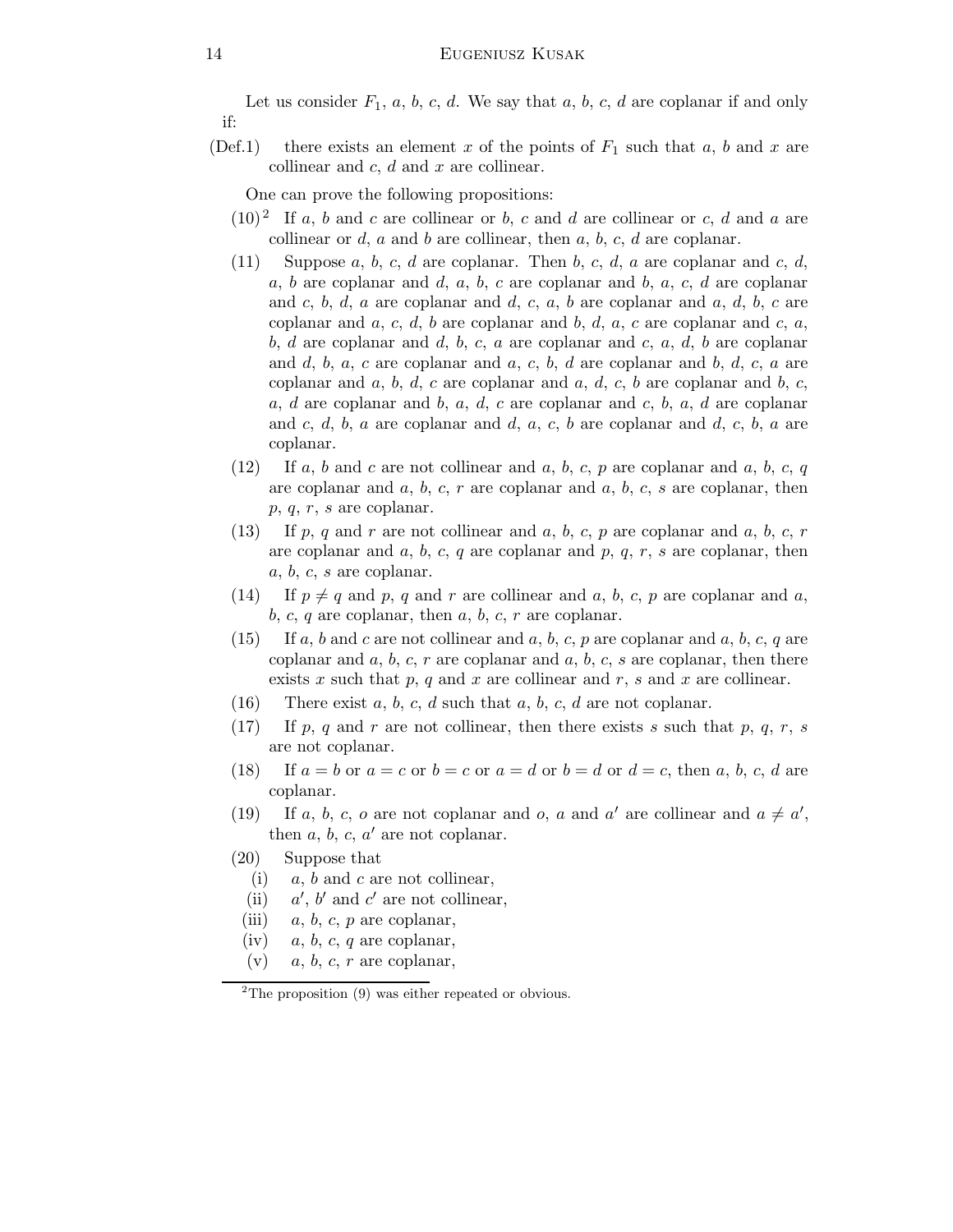- $(vi)$  $\prime, b', c', p$  are coplanar,
- $(vii)$  $\alpha'$ ,  $\alpha'$ ,  $\alpha'$  are coplanar,
- $(viii)$  $\vec{r}, \vec{b'}, \vec{c'}, \vec{r}$  are coplanar,
- $(ix)$  a, b, c, a' are not coplanar. Then  $p, q$  and  $r$  are collinear.
- (21) Suppose that
	- (i)  $a \neq a'$ ,
	- (ii)  $o, a$  and  $a'$  are collinear,
	- (iii)  $a, b, c, o$  are not coplanar,
	- $(iv)$  $\ell$ ,  $b'$  and  $c'$  are not collinear,
	- $(v)$  a, b and p are collinear,
- $(vi)$  $\mu$ ,  $b'$  and  $p$  are collinear,
- (vii) b, c and q are collinear,
- $(viii)$  $\alpha'$ ,  $c'$  and  $q$  are collinear,
- $(ix)$  a, c and r are collinear,
- $(x)$  $\mu$ ,  $c'$  and  $r$  are collinear.
	- Then  $p, q$  and  $r$  are collinear.
- $(22)$  If a, b, c, d are not coplanar and a, b, c, o are coplanar and a, b and o are not collinear, then  $a, b, d, o$  are not coplanar.
- (23) If  $a, b, c, o$  are not coplanar and  $o, a$  and  $a'$  are collinear and  $o, b$  and b' are collinear and o, c and c' are collinear and  $o \neq a'$  and  $o \neq b'$  and  $o \neq c'$ , then a', b' and c' are not collinear and a', b', c', o are not coplanar.
- (24) Suppose that
	- (i)  $a, b, c, o$  are coplanar,
	- (ii)  $a, b, c, d$  are not coplanar,
	- (iii)  $a, b, d, o$  are not coplanar,
	- (iv) b, c, d, o are not coplanar,
	- (v)  $a, c, d, o$  are not coplanar,
	- $(vi)$  *o, d* and *d'* are collinear,
- $(vii)$  *o, a* and *a'* are collinear,
- $(viii)$  *o, b* and *b'* are collinear,
- $(ix)$  o, c and c' are collinear,
- $(x)$  a, d and s are collinear,
- $(xi)$  $\mu$ ,  $d'$  and s are collinear,
- (xii) b, d and t are collinear,
- $(xiii)$  $\mu$ ,  $d'$  and t are collinear,
- $(xiv)$  c, d and u are collinear,
- $(xv)$   $o \neq a',$
- $(xvi)$   $o \neq d',$
- $(\overrightarrow{\text{xvii}})$   $d \neq d',$
- $(xviii)$  $\mathbf{r}$ .

Then  $s, t$  and  $u$  are not collinear.

Let us consider  $F_1$ ,  $o$ ,  $a$ ,  $b$ ,  $c$ . We say that  $o$ ,  $a$ ,  $b$ , and  $c$  constitute a quadrangle if and only if: